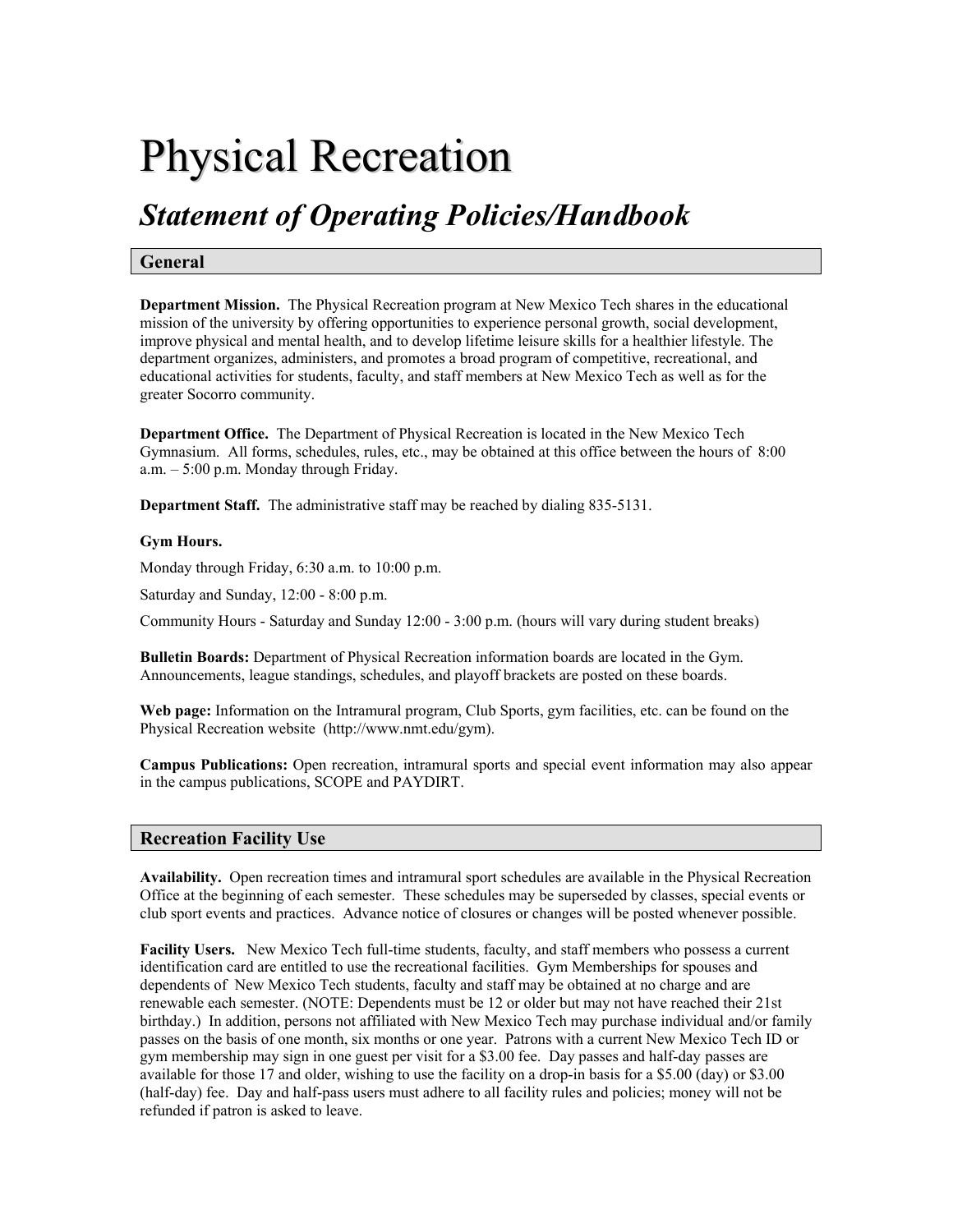Patrons wishing to sign in a guest must accompany and be responsible for the guest while in the facility. In addition, both parties must be 17 years of age or older.

#### **General Rules**

- 1. All patrons of the New Mexico Tech athletic facility or programs must possess and present a current, valid Tech ID, gym pass or receipt for a day pass, half-day pass, or guest pass, upon request. If a gym pass/Tech ID or receipt is not presented, the individual will be asked to pay the current day fee or leave the facility.
- 2. Passes for spouses and dependent children (older than 12 years of age, but younger than 21) of current New Mexico Tech faculty, full-time staff, retirees, and full-time students, are renewable each semester and may be obtained at the Physical Recreation Office, free of charge. A replacement fee of \$3.00 for lost gym cards will be enforced.
- 3. During **community hours**, Saturdays and Sundays 12:00 p.m. 3:00 p.m., members of the greater Socorro community are invited to use the facility as guests of New Mexico Tech. No gym pass or Tech ID is required at this time; however, patrons must leave a driver's license or some form of nonmonetary collateral with the gym attendant in order to check out gym equipment. During community hours, patrons are also required to follow gym policies and requests of the gym attendants. Failure to comply with gym policies will result in suspension from the facility for that day and possible extended exclusion pending review.
- 4. Patrons with a current ID or gym pass may sign in ONE guest per visit for a \$3.00 fee. The patron must accompany and be responsible for the guest while in the facility. Both the patron and the guest MUST be 17 years or older.
- 5. Day passes and half-day passes (3 p.m. and later) are available for individuals 17 years of age or older for \$5.00 (day) or \$3.00 (half-day). Day pass users must adhere to all facility rules and policies.
- 6. For individuals not affiliated with New Mexico Tech**,** Gym passes may be obtained from the Office of Physical Recreation on the basis of one month, six months, or one full year, starting from the date of purchase. Passes are sold on an Individual or Family basis. A family pass covers the individual purchasing the pass, a spouse and up to four dependent children in the household between the ages of 12 and 21. A liability waiver must be completed and filed with the Office. A price list may be obtained from the Office and is listed elsewhere in this handbook.
- 7. To purchase a gym pass, an individual MUST be 17 years of age or older.
- 8. Unsupervised children 12 years of age and younger are NOT allowed in the facility at any time. To use the weight room, any patron under the age of 17 must be accompanied and DIRECTLY supervised by an adult, or must see the Director for special clearance. (Special clearance is granted only to those individuals who can demonstrate proper knowledge of lifting techniques and safety precautions.)
- 9. Purchasing a pass from the Gymnasium does not include privileges to the Swim Center or the Golf Course.
- 10. The consumption, use or distribution of alcohol and/or illegal drugs within the confines of the Gymnasium during facility hours or on the athletic fields or courts during a New Mexico Tech function is strictly prohibited. Violators will be banned from the facilities, and Campus Police will be notified if any violations occur. Smoking is NOT permitted in the Gymnasium at any time.
- 11. Individuals who verbally or physically abuse or threaten a gym employee will have their gym privileges revoked for as long as the Physical Recreation Director sees fit.
- 12. All patrons are expected to follow all policies within this Handbook, and students are also bound by General Campus Rules, which can be found in the New Mexico Tech Student Handbook.

#### **Proper Attire, Footwear**

The Department of Physical Recreation requires that proper athletic attire be worn while participating in its recreational activities.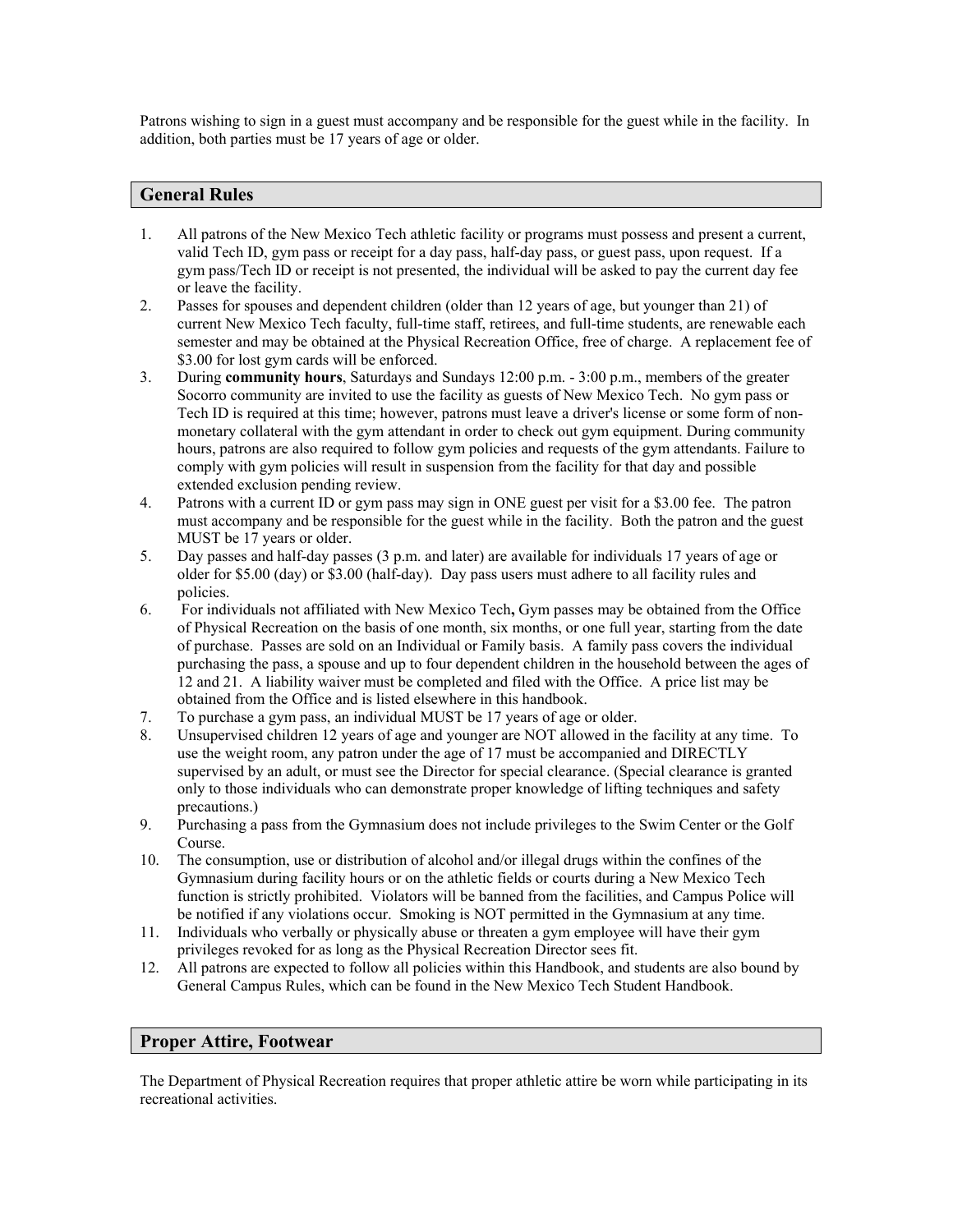- Proper athletic footwear must be worn in New Mexico Tech's gymnasiums, weight room, racquetball and squash court area. No sandals, Tevas or open-toe shoes will be allowed.
- Cleated, street or other shoes suspected of marking the floors of the gymnasium may not be worn on the indoor surfaces.
- Shirts must be worn by patrons using the weight room.
- In general, participants should refrain from wearing any equipment or covering device that could result in injury to themselves or others.

#### **About the Facility**

**Two Multipurpose Gymnasiums**: The gymnasiums are used for open recreation, physical recreation, community college classes, intramurals, and special events.

**Two Racquetball/One Squash Court**: The courts are available for reservation, and for use by classes and sport clubs.

**Martial Arts/Combative Room**: Also known as Room 1, is located downstairs in the Gymnasium. Classes, sport clubs and others use it upon reservation.

**Table Tennis Area**: Is located just outside of the Weight Room. Two tables available for drop-in use.

**Weight Room**: Large area used for open recreation, physical recreation, and community college classes. It consists of free weights, weight machines, and a variety of cardio equipment.

**Locker/Shower Rooms**: Separate facilities for men and women.

**Athletic Field**: Large multi-purpose field located on the south end of campus. This area is used for intramurals, open recreation, club sport practice and special events.

**Tennis Courts**: Two hard court tennis surfaces located on the north end of the Tech Swim Center.

**Sand Volleyball Pits**: Two regulation-sized courts located on the northwest corner of the Tech intramural fields. Nets and outdoor volleyballs are available for check-out in the Physical Recreation equipment room.

**Climbing Wall**: Located to the west of the Golf Shop, for use by individuals, clubs, and classes. *(Please observe all safety regulations as posted.)*

#### **Facility and Field Reservation**

Areas of the Gymnasium may be reserved, if availability permits, for various campus functions by departments, clubs, or special groups. If your group desires to reserve an area, call the Physical Recreation Office (835-5131) as far in advance as possible.

#### **Equipment to Check Out**

Backpacks Paddles Various types of Balls Rain Ponchos **Bats** Racquets Canoe Sleeping Bags Sleeping Bags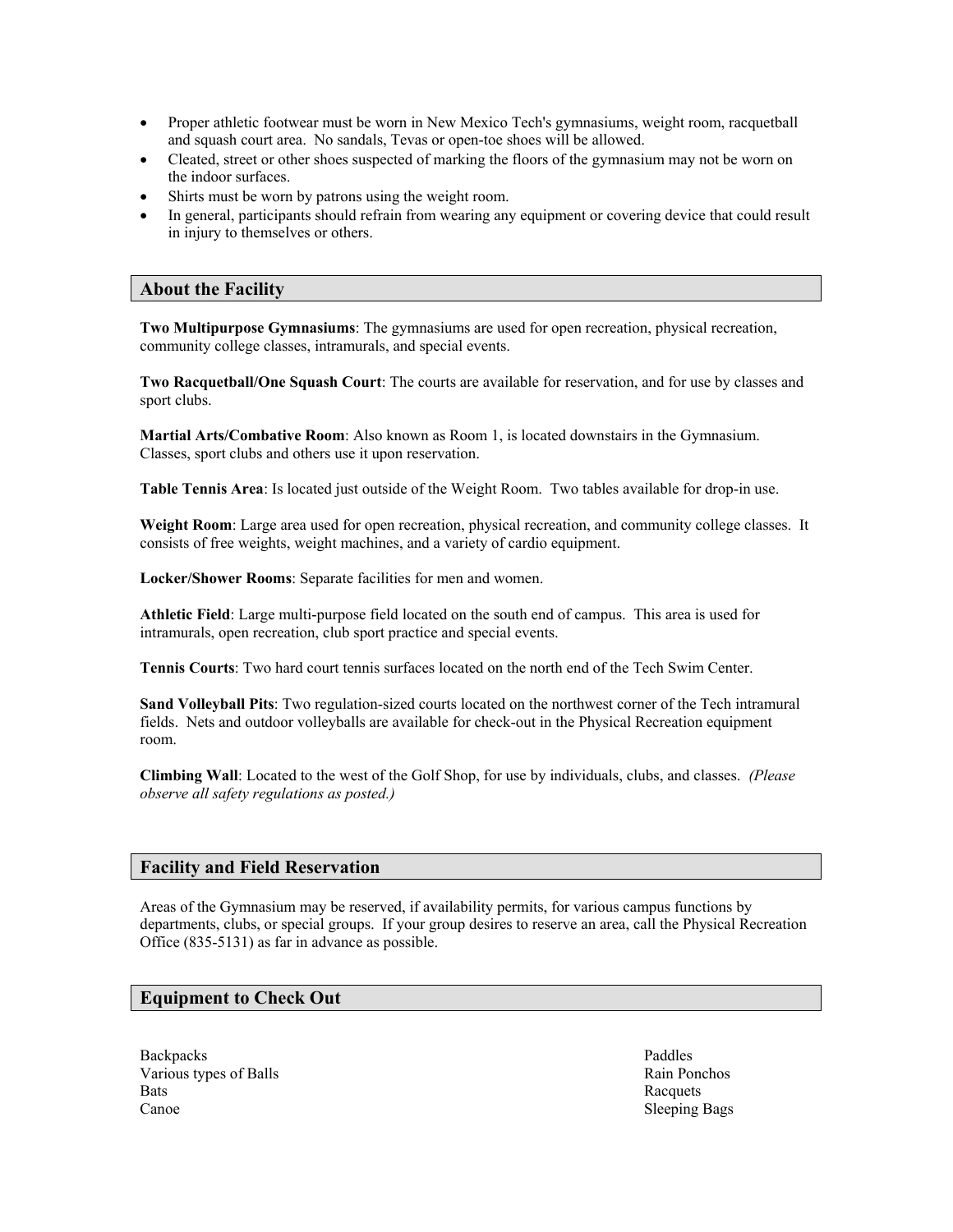| Coolers      | Propane Stoves       |
|--------------|----------------------|
| Dumbbells    | Volleyball Equipment |
| Horseshoes   | Walleyball Sets      |
| Life Jackets | Weight Belts         |

*(In order to check out equipment, patrons must posses a current Tech ID or gym membership. Day users must have a driver's license or other form of identification.)* 

#### **Fees and Charges**

The following are the current prices (January 2004) for those wishing to purchase a gym membership. NOTE: A gym membership is good only for use of the Tech Gymnasium and does not apply to the Swim Center or Golf Course.

|                                  | <b>Individual</b>              | Family                          |
|----------------------------------|--------------------------------|---------------------------------|
| Special Students (1-6 hours) 1/2 | \$40.00/semester               | \$85.00/semester                |
| price for summer session         |                                |                                 |
| Part-time Employees, Follett,    | $$15.00/m$ onth                | $$37.50/m$ onth                 |
| Chartwells, Alumni, NRAO/VLA     | $$37.50/6$ months              | \$97.50/6 months                |
|                                  | $$75.00/1$ year                | $$195.00/1$ year                |
| EMT, Firefighters, Law           | $$25.00/m$ onth                | $$50.00/m$ onth                 |
| Enforcement, BLM                 | \$90.00/6 months \$150.00/year | \$150.00/6 months \$250.00/year |
| All other Individuals            | $$30.00/m$ onth                | $$60.00/m$ onth                 |
|                                  | $$130.00/6$ months             | $$200.00/6$ months              |
|                                  | $$200.00/1$ year               | $$300.00/1$ year                |
| $1/2$ Day Pass                   | $$3.00$ (3pm to close)         | Community Hours are 12:00 to    |
| Day Pass                         | \$5.00                         | 3:00 p.m. Saturday and Sunday   |
| <b>Week Pass</b>                 | \$12.00                        |                                 |

#### **Patron Responsibilities and Miscellaneous Policies**

The Department of Physical Recreation reserves the right to amend the policies and rules stated herein for the purpose of maintaining a safe and secure recreational environment. Patrons must adhere to all rules and policies listed within this handbook. Violators may be denied future use of the facility and/or referred to Campus Police.

- The consumption, use, or distribution of alcohol and/or illegal drugs within the confines of the Gymnasium during facility hours or on the athletic fields or courts during a New Mexico Tech function is strictly prohibited. Campus Police will be notified if any violations occur.
- Individuals who verbally or physically abuse or threaten a gym employee will have their gym privileges revoked for as long as the Physical Recreation Director sees fit.
- Bicycle racks are available at the South entrance to the Gymnasium, and patrons are encouraged to use them. Please keep bicycles outside.
- According to New Mexico Tech's Student Handbook, pets are not allowed in any campus buildings. It is also strongly suggested that pets not be brought to the fields during competition, for their safety.
- Skateboards and in-line skates, scooters etc. are not permitted in the athletic facility.
- No food or drinks (except water in a closed-top bottle) are permitted in the facility.

**Injuries.** If any patron is injured while participating in recreational activities at New Mexico Tech, a supervisor or official in charge should be notified immediately. Emergency first aid will be available, if necessary. It is the responsibility of the New Mexico Tech employee in charge to fill out an injury report at